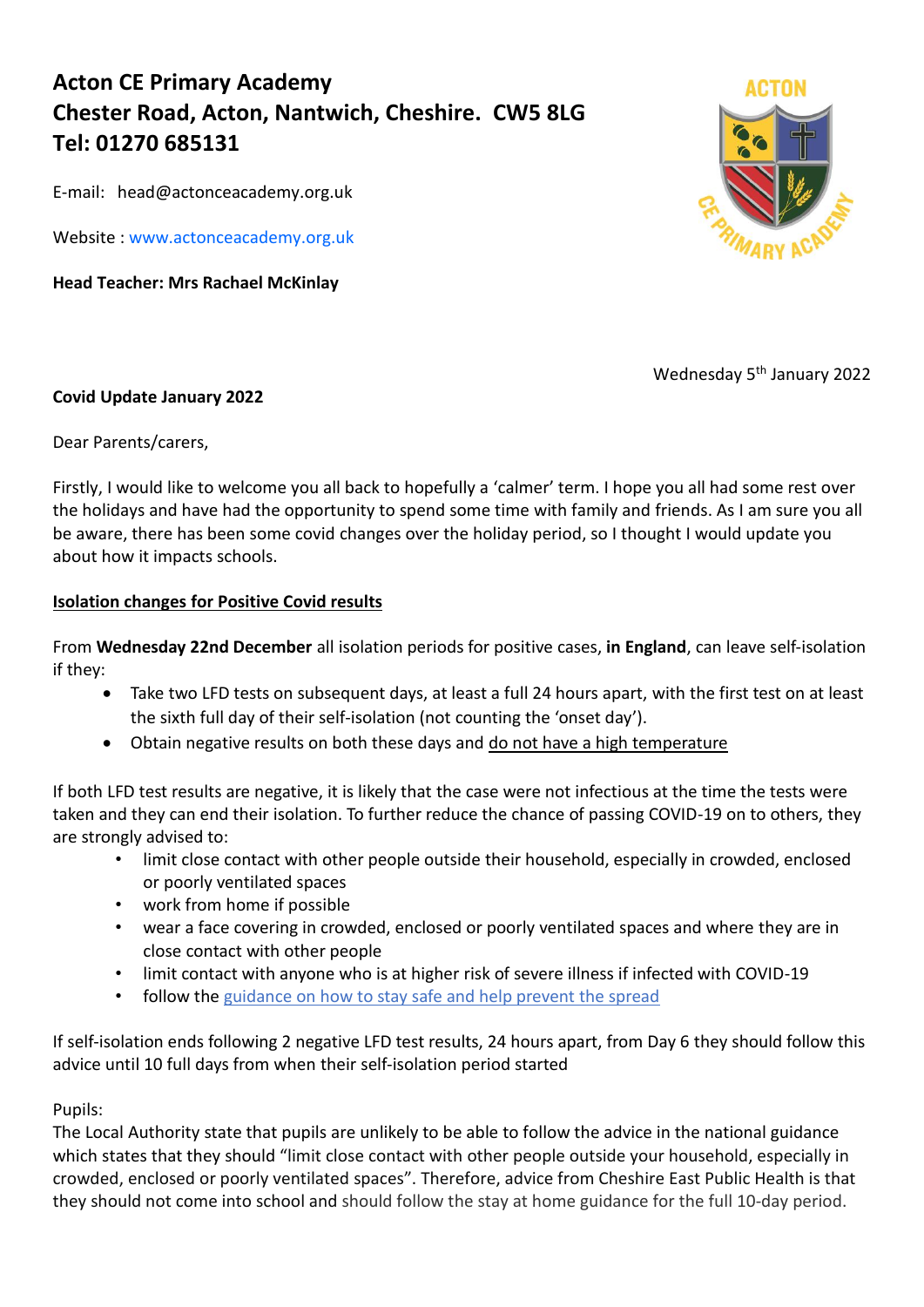## **Isolation rules for a Positive Case in the household or Close Contact**

From 14 December 2021, adults who are fully vaccinated and all children and young people aged between 5 and 18 years and 6 months identified as a contact of someone with COVID-19 are strongly advised to take a LFD test every day for 7 days and continue to attend their setting as normal, unless they have a positive test result. Daily testing of close contacts applies to all contacts who are:

- fully vaccinated adults people who have had 2 doses of an approved vaccine
- all children and young people aged 5 to 18 years and 6 months, regardless of their vaccination status
- people who are not able to get vaccinated for medical reasons

• people taking part, or have taken part, in an approved clinical trial for a COVID-19 vaccine Children under 5 years are exempt from self-isolation and do not need to take part in daily testing of close contacts

If your child has any symptoms, they MUST NOT come into school and take a PCR test. Please can I ask that due to them being symptomatic, they stay at home until the results have come through.

Children with a household contact:

From October 2021 Cheshire East Public Health Directors provided the following advice to schools and settings as a result of the high number of cases in the 0-19 year olds.

Children who are household contacts of positive cases are advised not to attend the setting for 5 days from the first symptom or positive case. During this time they should have a PCR test. If this is negative they can return after 5 days. This will be reviewed over the next half term, but will remain in place until I hear any updates from Cheshire East.

#### **Advice for those (pupil/staff) who tested positive for Covid-19 in the last 90 days**

If someone has tested positive for COVID-19 within the last 90 days, and if they are identified as a close contact of someone with COVID-19 and are exempt from isolation, they are strongly advised to take part in daily testing. If the LFD test is positive, they should also take a confirmatory PCR even if it is within the 90 day period.

#### **Face Coverings**

Children over the age of 11 and adults must wear masks in all communal areas in and around school. We would also ask that all adults wear a mask when entering the school grounds.

#### **Outbreak Plan**

Sadly, we have already had to use our outbreak plan last term to try and reduce the spread of covid in the school following an outbreak. We follow the DFE thresholds of when to use our outbreak plan which are:

- 5 children, pupils, students or staff, who are likely to have mixed closely, test positive for COVID-19 within a 10-day period
- 10% of children, pupils, students or staff who are likely to have mixed closely test positive for COVID-19 within a 10-day period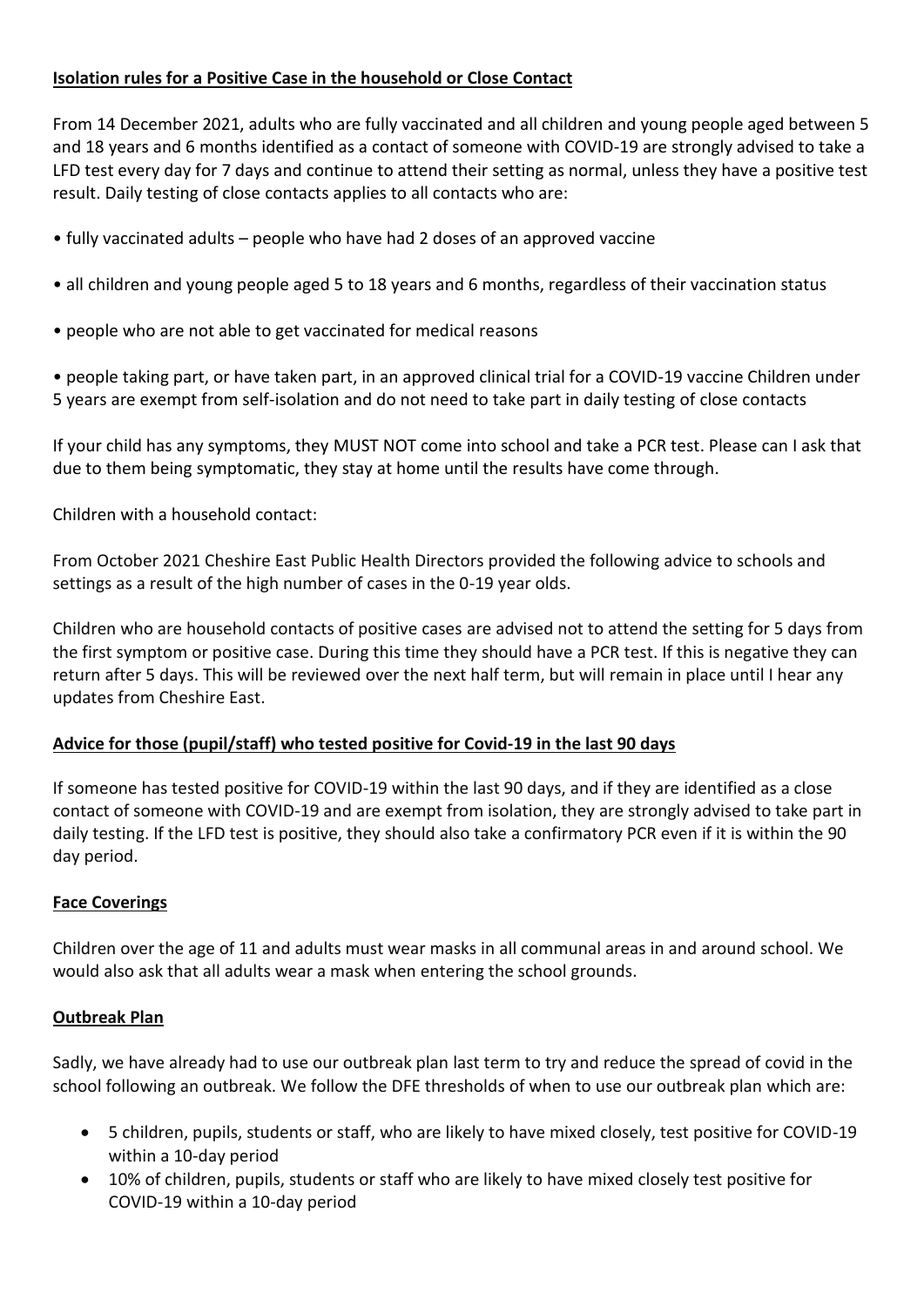If we hit any of these thresholds, we will use our school outbreak plan (this can be found on our website under the covid tab) to plan our next steps. All planning takes place with the Cheshire East Covid Response team and Public Health.

If your child's year group is affected, you will receive communication via text and email on what we need to do. This may be asking for the whole class, school staff and siblings to take a PCR test. Each case will be different and we will always act on the Local Authority and Public Health advice.

### **Remote Learning and consent**

As a school we are all hoping that we will not be entering into another lockdown. In the event that this is the case, the school will switch to our school Google classrooms. Each class teacher will send a remote timetable for each class via email and this will be added to the classroom. There will be daily live lessons and a well-rounded curriculum, which all subjects will be on offer. The remote learning contingency plan is on the school website.

In the event that your child has to isolate due to testing positive for covid, as long as your child is well enough, we will switch their learning to Google Classroom. They will be provided with daily work, that reflects the work that is taking place in class. Daily live lessons and live collective worship will be provided for them.

Each child has been given a unique login for their classroom. If you have not already signed a remote consent form, please complete the attached form ASAP. If we do not have your consent, the children will not be able to use the Google classroom without your permission.

We are fully aware that access to online leaning can be difficult if you do not have enough electronic devices or access to wifi. If you have any issues with accessing the Google classroom, please let us know and we can support you with chrome books and dongles. If you prefer paper copies of the work, we are more than happy to accommodate this option. If you need any stationary or further equipment to help with working from home, please do let us know and we can provide you with what you need.

Wellbeing calls for all children remote learning will take place weekly, but please do get in contact with us if you have any worries or concerns.

#### **Key workers**

In the event that we are in a national lockdown, we want to be able to offer key worker places ASAP. If you feel you may be in the key worker category, please do let us know ASAP, so we can contact you straight away if we need to offer a place for your child/ren.

#### **Vaccinations**

The JCVI has issued new guidance which expands the number of children and young people for whom vaccination is advised. jcvi update on [covid-19vaccination](https://www.gov.uk/government/publications/jcvi-update-on-advice-for-covid-19-vaccination-of-children-and-young-people/jcvi-statement-on-covid-19-vaccination-of-children-and-young-people-22-december-2021) of children and young people

- Children aged 5 to 11 years in a clinical risk group or who are a household contact of someone who is immunosuppressed should be offered two doses.
- Boosters are recommended for those age 16-17 years old and those age 12-15 years old who are in a clinical risk group or who are a household contact of someone who is immunosuppressed
- Additional boosters are also recommended for children and young people aged 12 to 15 years who are severely immunosuppressed and who have had a third primary dose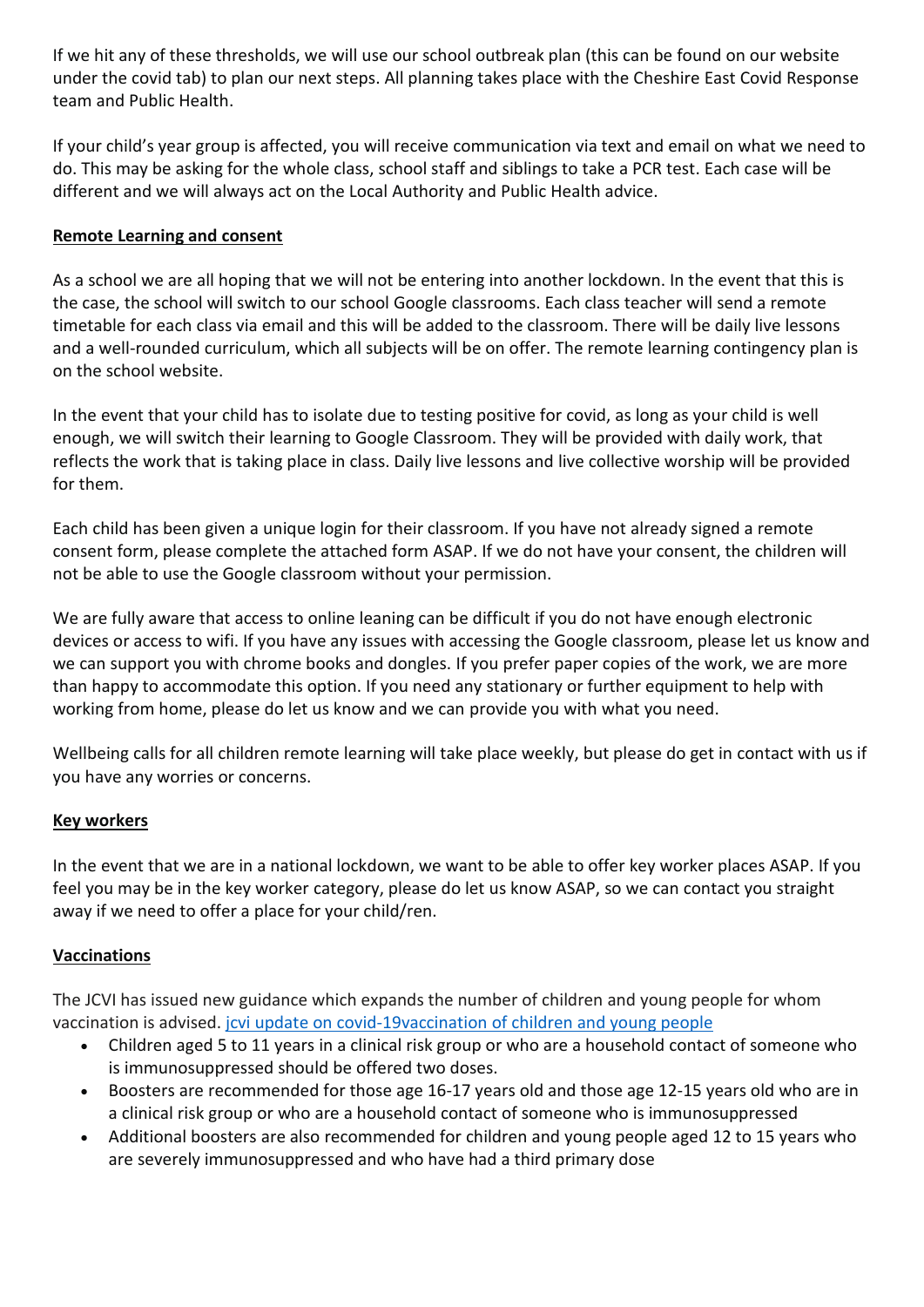The conditions which constitute a clinical risk or immunosuppression are defined in The [Greenbook,](https://assets.publishing.service.gov.uk/government/uploads/system/uploads/attachment_data/file/1043861/Greenbook-chapter-14a-24Dec21.pdf) [chapter14a](https://assets.publishing.service.gov.uk/government/uploads/system/uploads/attachment_data/file/1043861/Greenbook-chapter-14a-24Dec21.pdf) 24 Dec 21

The CCG has advised that it will be working with GP surgeries to identify and arrange vaccinations for vulnerable children. Further details will be provided when confirmed.

I have everything crossed that we will have a smooth-running term. Please do get in contact if you have any questions or concerns. My aim is to ensure that whatever is the pipeline from the Government, that Acton is are ready and prepared as it can be. As a school we are doing everything we can to follow the constant updated guidance and keep everyone safe. Please continue to support us through this very difficult time.

Take care and stay safe

Kind regards,

Rachael McKinlay

Name of Child

I do give permission for my child to attend the massed rehearsal for Singfest at Malbank high school on 27<sup>th</sup>  $J$ anuary at 9.30am-11.30am and will drop my child off at the school.

I do not give permission for my child to attend the massed rehearsal for Singfest at Malbank high school on <sup>J</sup>27<sup>th</sup> January at 9.30am-11.30am

 $\parallel$  am able to collect my child from Malbank high school at return to school at 11.30am

am unable to collect my child from Malbank high school at return to school at 11.30am

#### **Please tick one of the following:**

I give permission for my child to have their photograph taken and be used by Singfest and school for the public interest including social media and local newspapers.